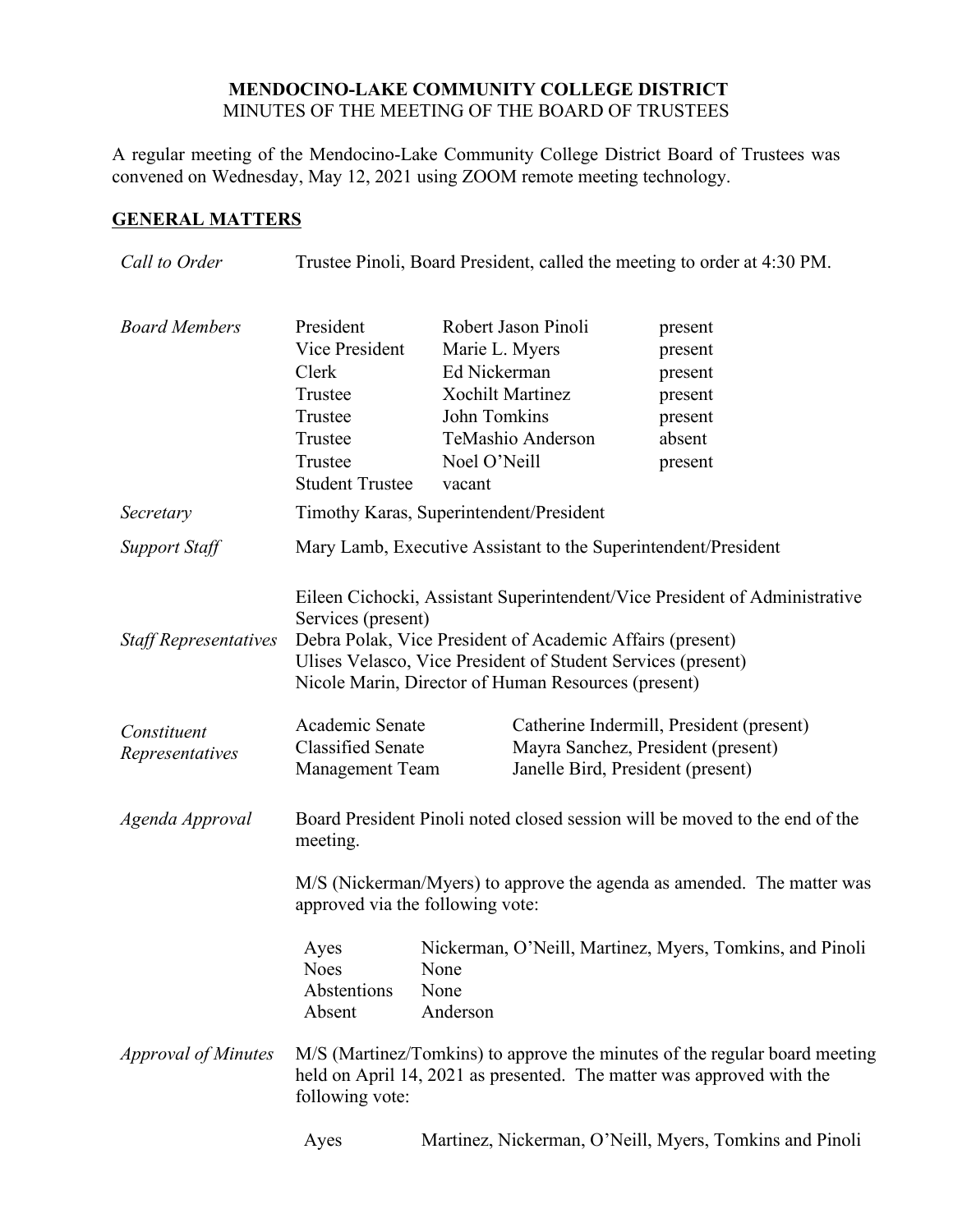| <b>Noes</b> | None     |
|-------------|----------|
| Abstentions | None     |
| Absent      | Anderson |

*Public Comments* There were no comments from the public at this time.

#### **PRESIDENT AND ADMINISTRATION REPORT**

A written report was presented by Superintendent/President Karas who added the following information:

Since this is the last meeting of the semester and commencement will be held on Friday, May  $21^{st}$  beginning at 1:00 PM. It will be held virtually and the link to the ceremony will be sent out to everyone early next week.

With this being the end of the spring semester, the end of our academic year is upon us. Superintendent/President Karas took the opportunity to commend everyone for the support and collaboration which has taken place to serve the students of our district.

Summer enrollments are currently ahead of last summer so we are hopeful this trend will continue.

Our softball team is playing Yuba College on campus as we meet and the team is currently leading the league.

### **CONSENT AGENDA**

M/S (Myers/Nickerman) Board of Trustees does hereby approve the Consent Agenda as presented. The consent agenda was approved with the following vote:

| Ayes             | Martinez, Nickerman, Myers, Anderson, O'Neill, Tomkins, |
|------------------|---------------------------------------------------------|
|                  | and Pinoli                                              |
| <b>Noes</b>      | <b>None</b>                                             |
| Abstentions None |                                                         |
| Absent           | Anderson                                                |

Items with an asterisk \* were approved by one motion as the Consent Agenda.

#### **Personnel**

*Consideration to approve Personnel List – Short Term Non-Continuing Employees*

\*RESOLVED, That the Mendocino-Lake Community College District Board of Trustees does hereby ratify the employment of the short-term noncontinuing (STNC) employees as submitted and presented at the meeting pending receipt of all necessary employment eligibility requirements.

*Consideration to approve personnel List – Part-Time Faculty*

\*RESOLVED, That the Mendocino-Lake Community College District Board of Trustees does hereby approve the employment of the Part-Time Faculty for the Spring 2021 semester as presented pending receipt of all necessary employment eligibility requirements.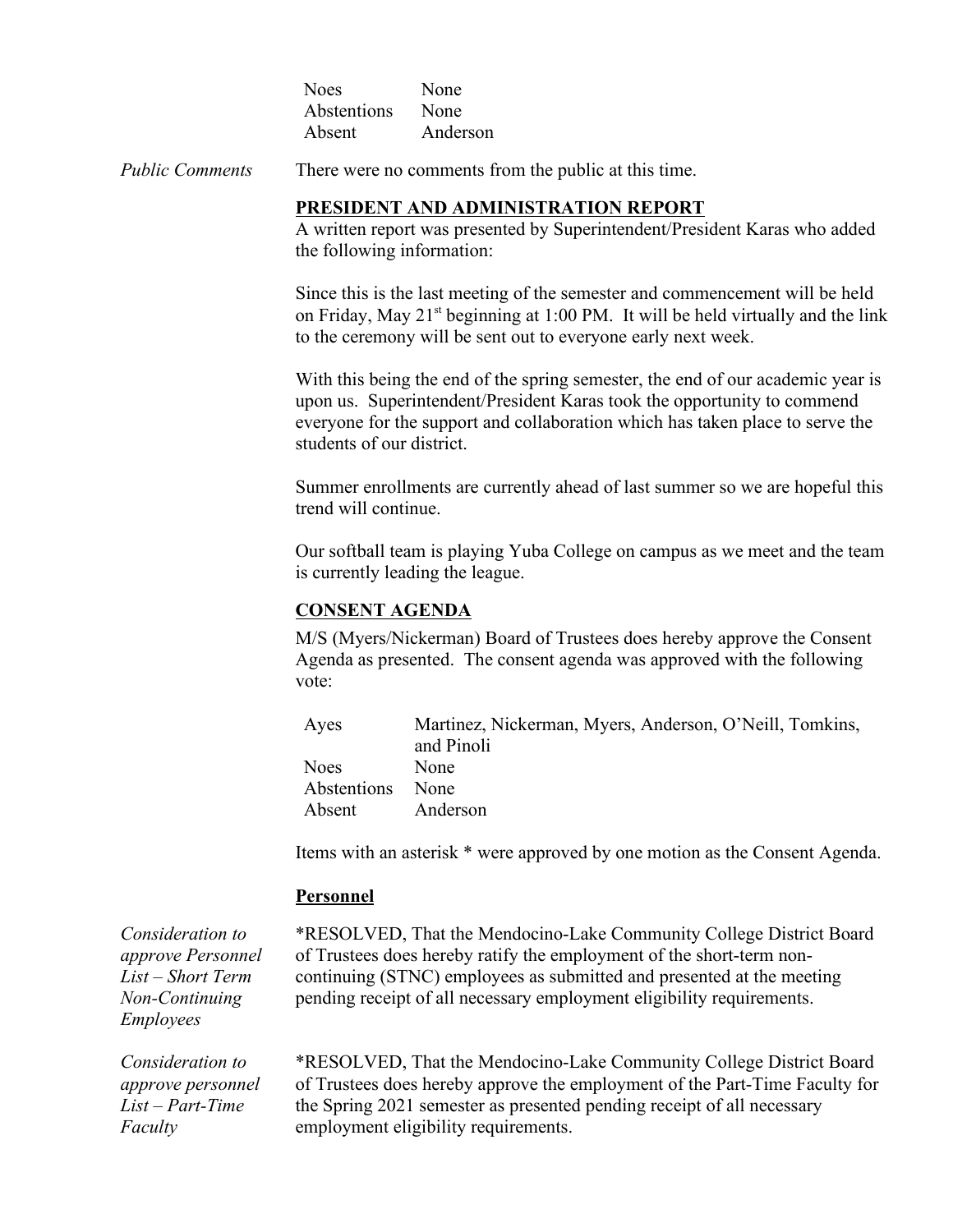*Consideration to approve Employment – Full-Time Faculty*

\*RESOLVED, That the Mendocino-Lake Community College District Board of Trustees hereby employs Dr. Suzanne Hewitt as a tenure-track full-time instructor in Nursing; Ms. Lisa Leonard as a tenure-track full-time instructor in Nursing; and Ms. Chatnaree Upton as a tenure-track full-time instructor in Mathematics effective August 13, 2021, pending receipt of all necessary employment eligibility requirements.

*Consideration to approve Educational Administrator Contracts*

\*RESOLVED, That the Mendocino-Lake Community College District Board of Trustees hereby approves the Eric Hoefler, Director of MESA/ STEM Success as presented.

*Consideration of Equal Employment Opportunity (EEO) Multiple Method Allocation Model Certification Form for Fiscal Year 2020/21*

\*RESOLVED, That the Mendocino-Lake Community College District Board of Trustees hereby approves the certification of the Equal Employment Opportunity Fund Multiple Method Allocation Model Certification Form, Fiscal Year 2020/21.

## **Other Items**

| Fiscal Report as of<br>March 31, 2021           |                                                                                                                                                                                                                                                                                               | *RESOLVED, That the Mendocino-Lake Community College District Board<br>of Trustees hereby accept the fiscal report as of March 31, 2021 as presented.                                                                                                                                                                                                                  |  |
|-------------------------------------------------|-----------------------------------------------------------------------------------------------------------------------------------------------------------------------------------------------------------------------------------------------------------------------------------------------|------------------------------------------------------------------------------------------------------------------------------------------------------------------------------------------------------------------------------------------------------------------------------------------------------------------------------------------------------------------------|--|
| Quarterly Fiscal<br>Status Report $-$<br>AB2910 |                                                                                                                                                                                                                                                                                               | *RESOLVED, That the Mendocino-Lake Community College District Board<br>of Trustees hereby accepts the quarterly fiscal status report as presented.                                                                                                                                                                                                                     |  |
| <b>Student Trustee</b><br>Privileges            |                                                                                                                                                                                                                                                                                               | *RESOLVED, That the Mendocino-Lake Community College District Board<br>of Trustees does hereby maintain the Student Trustee Privileges as presented.                                                                                                                                                                                                                   |  |
| Sale of Surplus<br>Property                     |                                                                                                                                                                                                                                                                                               | *RESOLVES, That the Mendocino-Lake Community College District Board<br>of Trustees does hereby authorize the sale of the surplus property as listed on<br>Attachment A and further authorizes staff to dispose of property with an<br>insufficient value to defray the costs of arranging a sale in a manner consistent<br>with the College's commitment to recycling. |  |
|                                                 | <b>ACTION ITEMS</b>                                                                                                                                                                                                                                                                           |                                                                                                                                                                                                                                                                                                                                                                        |  |
| <b>Board Policy</b><br>Additions and            | following action:                                                                                                                                                                                                                                                                             | After reviewing the information presented and discussion, the board took the                                                                                                                                                                                                                                                                                           |  |
| Revisions - Second<br>Reading                   | M/S (Martinez/Myers) that the Mendocino-Lake Community College District<br>Board of Trustees does hereby adopt the additions and/or revisions to Board<br>Policy 2355, Board Policy 7110, Board Policy 7130, Board Policy 7140 and<br>Board Policy 7220 as presented with the following vote: |                                                                                                                                                                                                                                                                                                                                                                        |  |
|                                                 | Ayes<br><b>Noes</b>                                                                                                                                                                                                                                                                           | Martinez, Nickerman, Myers, O'Neill, Tomkins and Pinoli<br>None                                                                                                                                                                                                                                                                                                        |  |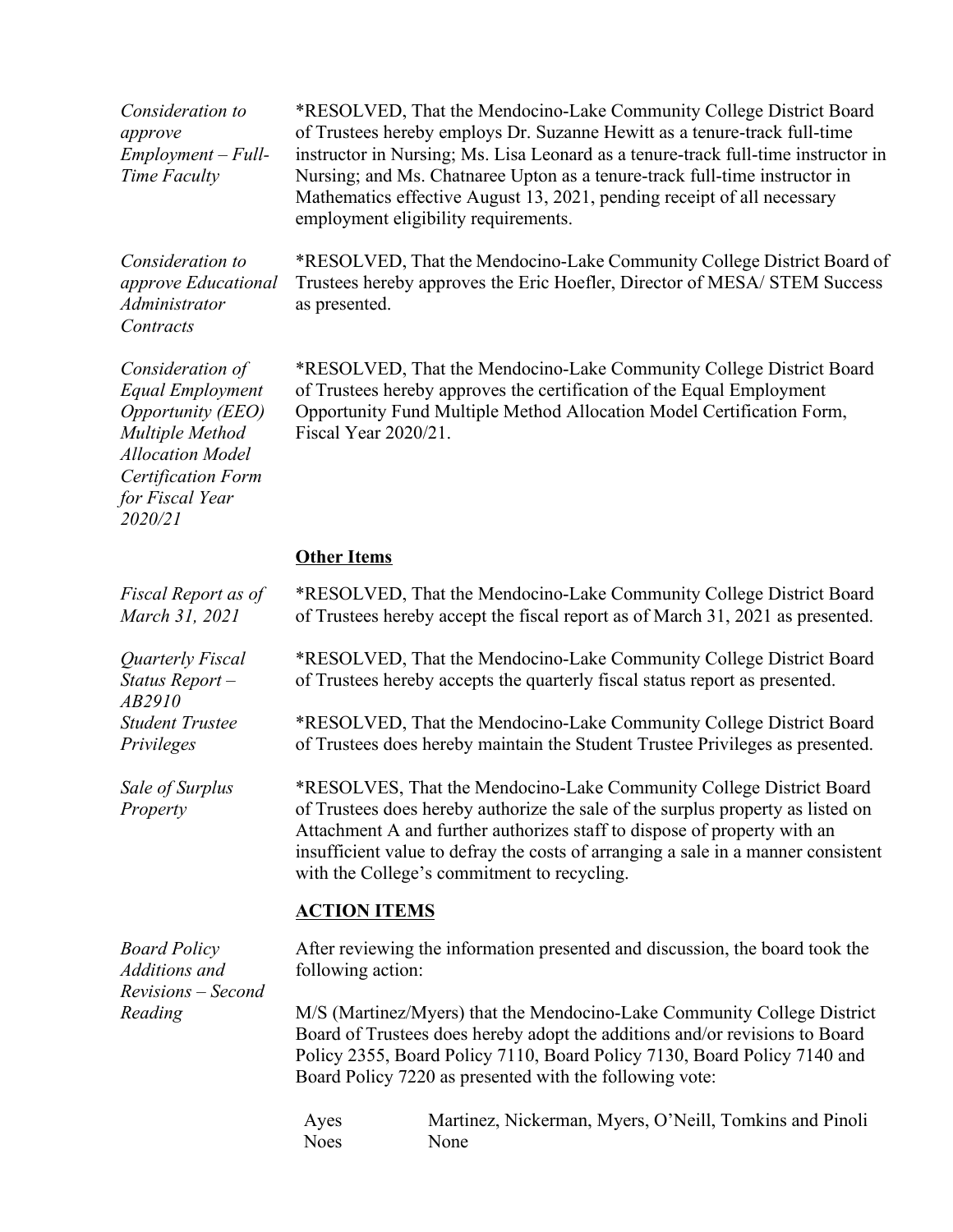| Abstentions | None     |
|-------------|----------|
| Absent      | Anderson |

*Big Picture – Student Success Scorecard*

Director of Institutional Effectiveness, Research and Grants Flores presented the Board of Trustees with information on the Student Success Scorecard.

Director Flores informed the board the information presented is different than the information presented in past years.

We have been growing our Hispanic population which is now reflected as  $40\%$ of our student population. We have the second highest Native American population in the state which is reflected at 5% of our student population.

Student types reflect many areas and are showing 25% as continuing students and 22% at K12 students.

K12 enrollments make up about 21% of our continuing/new/transfer and unknown students.

46% of the K12 students are Hispanic and 6% are Native American. Enrollment status shows 71% are part-time students with approximately 70% coming from Mendocino County.

47% of our part-time students take between 3 and 5.9 units.

The 2019/20 awards were the largest in the last 20 years. Included in those awards were 114 Associate Degrees for Transfer (ADT), 261 Associate degrees and 178 certificates. Of the ADT awarded, 49% were Hispanic students and 4% Native American students. Of the Associate degrees awarded, 36% were awarded to Hispanic students and 8% were awarded to Native American students. 40% of the certificates awarded were to Hispanic students, 6% to Asian American students and 4% to Native American students.

The 2019/20 statistics reflect the following: 85 students transferring to CSUs and 17 to UC. These numbers used to be duplicated which has now been corrected. 80 are transferring to in-state private and out of state institutions.

46% of the Hispanic students transferring attend CSU along with 6% of Native American students, 5% of our Asian students and 1% of our African American students. University of California transfers reflect 29% of Hispanic transfer students and 24% of our Asian American students. Most of our CSU transfers attend Sonoma State, Sacrament State, and Chico. Our UC transfers mostly attend Davis and Berkeley. 76% of the out of State private transfers enroll in those institutions with very robust online programs.

The course completion rate was very high which likely means they did not drop the class but they may not have been successful. This number was inflated due to the availability of the hardship drop due to the COVID situation.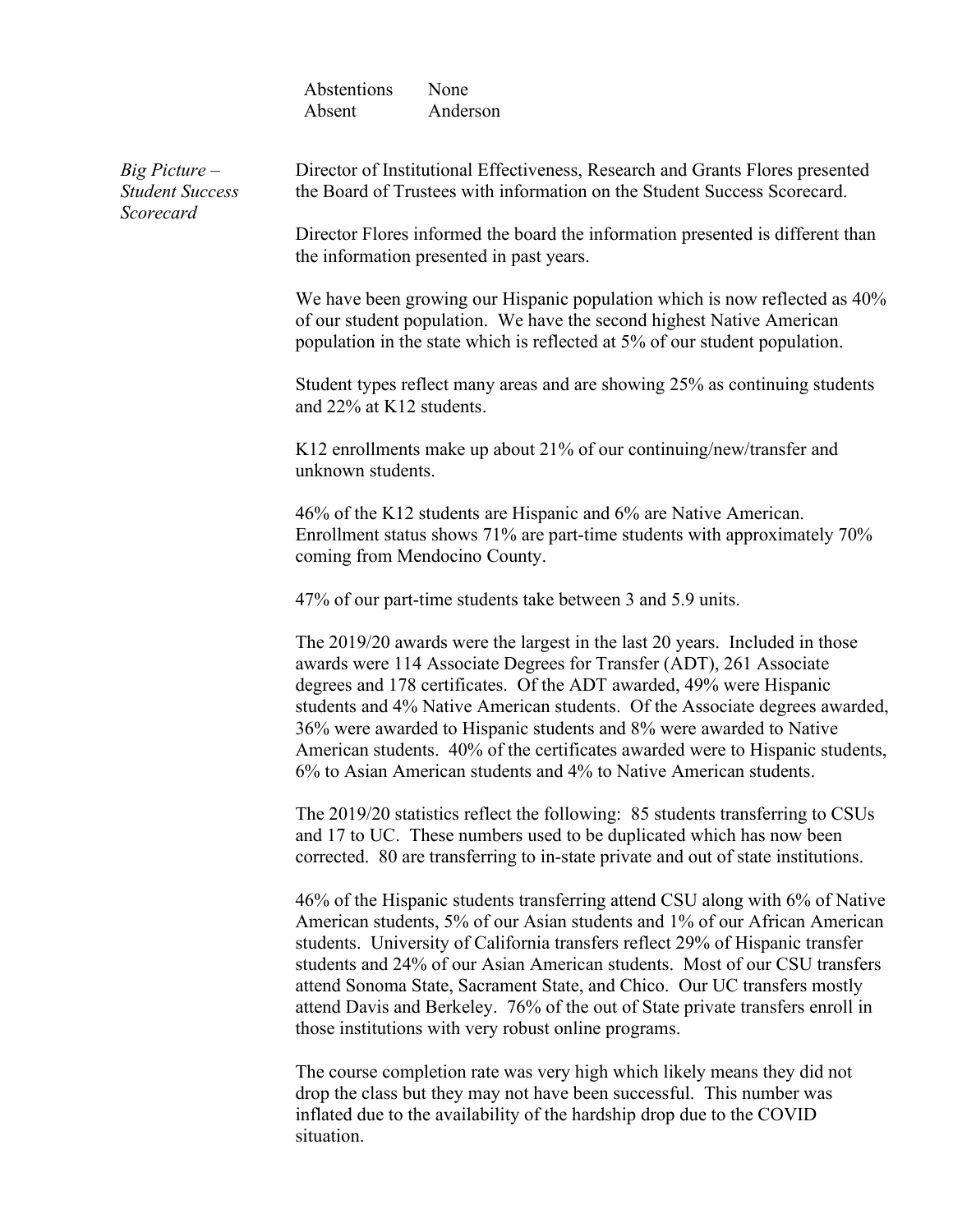The transfer to a four-year number is reduced due to the removal of the previously duplicated records.

Certificate completions are also inflated as the IGETC certificate is included in these numbers.

The new 2020/21 standards reflect several changes. Many of our students complete certificates, and multiple degrees but now we can only count the highest degree as part of the Student Centered Funding Formula (SCFF). 10% of our funding now comes from the Student Success Allocation (10%) and this is the area where we have the most influence.

We are now breaking out the various degrees we award. Our 3-year average will become our average. The number in yellow will be our goal. Green is our standard stretch goal with the number in the red being our institutional minimum.

The Chancellor's Office provides the 9 or more CTE Units data as well as the regional living wage information. These are areas where the college has no ability to impact a change in our numbers.

### **INFORMATIONAL REPORTS**

| Mendocino College<br>Foundation, Inc.                                                                              | A written report was submitted by the Mendocino College Foundation staff.<br>Joe Atherton, Director of Fiscal Services stated he had nothing to add.                                                                                                                                                             |
|--------------------------------------------------------------------------------------------------------------------|------------------------------------------------------------------------------------------------------------------------------------------------------------------------------------------------------------------------------------------------------------------------------------------------------------------|
| Friends of the<br>Mendocino College<br>Coastal Field<br><b>Station and Natural</b><br>Sciences Affiliate<br>Report | An informational report was submitted by Dr. Steve Cardimona, Professor of<br>Earth Science.                                                                                                                                                                                                                     |
| <b>Constituents Group</b><br>Reports                                                                               | <b>Academic Senate</b><br>A written report was submitted by Academic Senate President Indermill who<br>stated she had nothing to add.                                                                                                                                                                            |
|                                                                                                                    | <b>Classified Senate</b><br>A written report was submitted by Classified Senate President Mayra Sanchez<br>who stated she had nothing to add.                                                                                                                                                                    |
|                                                                                                                    | <b>Management Team</b><br>A written report was submitted by Management Team President Janelle Bird<br>who had nothing to add.                                                                                                                                                                                    |
| <b>Board Policy</b><br>Additions and<br>$Revisions - First$<br>Reading                                             | Board policy 5010 – Admission and Enrollment; Board Policy 5020 –<br>Nonresident Tuition; Board Policy 5300 - Student Equity; Board Policy 5800<br>- Prevention of Identity Theft in Student Financial Transactions; Board Policy<br>7230 – Classified Employees; Board Policy 7260 – Classified Supervisors and |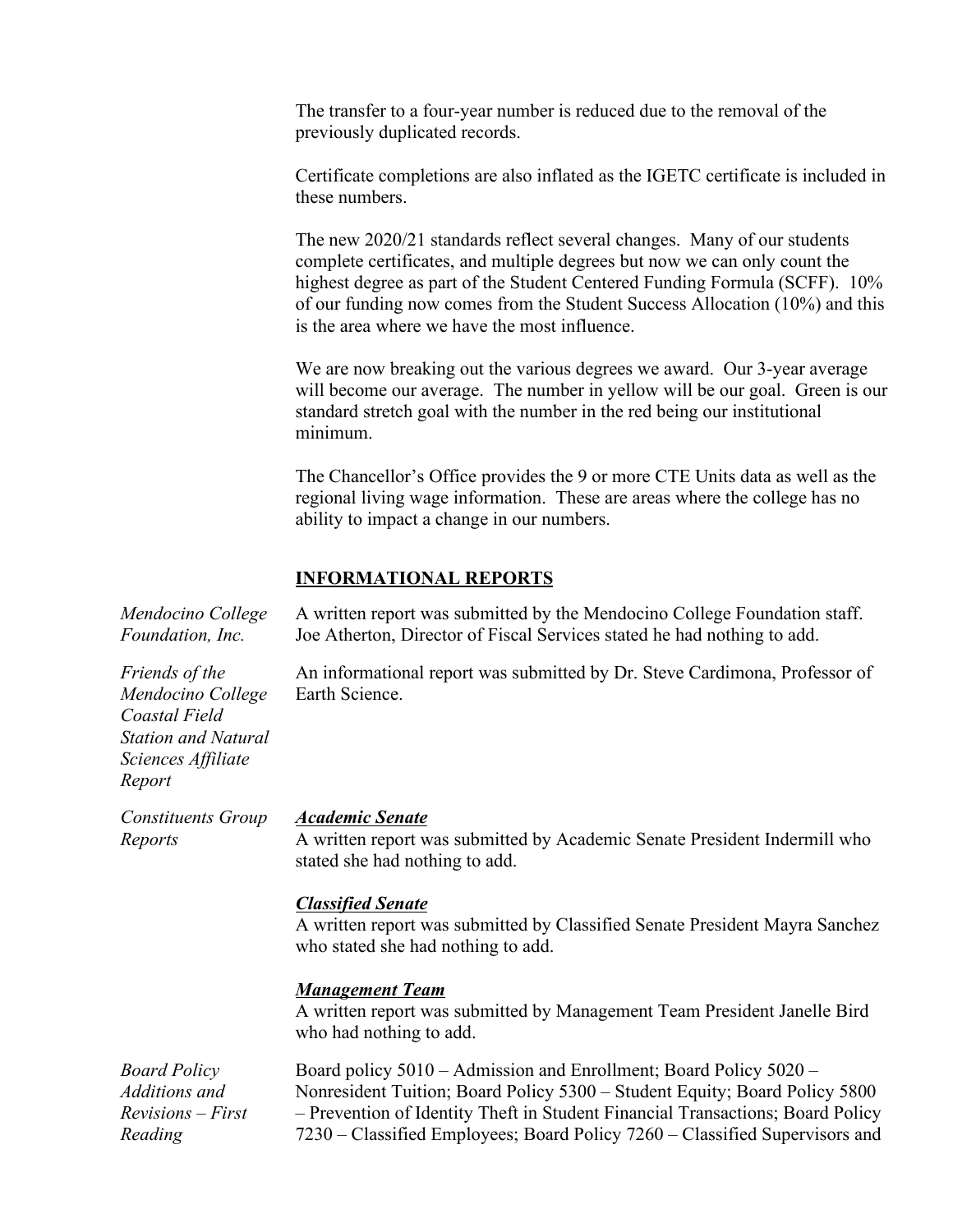|                                                                             | Managers; Board Policy 7300 – Employment/Termination of Short-Term and<br>Substitute Employees; Board Policy 7310 - Nepotism; Board Policy 7365 -<br>Discipline and Dismissal – Classified Employees; Board Policy 7370 –<br>Political Activity; Board Policy 7400 - Travel; and Board Policy 7500 -<br>Volunteers were presented for review. Discussion and/or adoption of these<br>policies will take place at the June 2021 board meeting.                                                                                         |  |
|-----------------------------------------------------------------------------|---------------------------------------------------------------------------------------------------------------------------------------------------------------------------------------------------------------------------------------------------------------------------------------------------------------------------------------------------------------------------------------------------------------------------------------------------------------------------------------------------------------------------------------|--|
| College and Career<br>Pathways (CCAP)<br>Partnership<br>$Agreement - First$ | A copy of a new College and Careers Access Pathways (CCAP) partnership<br>agreement with the Point Arena Unified School District is presented as<br>information for review. This agreement will be presented at the June 2021<br>board meeting for discussion and/or approval by the Board of Trustees.                                                                                                                                                                                                                               |  |
| Reading                                                                     | <b>TRUSTEE COMMUNICATION</b>                                                                                                                                                                                                                                                                                                                                                                                                                                                                                                          |  |
| <b>Trustee Reports</b>                                                      | Trustees commented orally on their recent college-related activities.                                                                                                                                                                                                                                                                                                                                                                                                                                                                 |  |
|                                                                             | Trustee Martinez expressed her appreciation to everyone and for all their hard<br>work.                                                                                                                                                                                                                                                                                                                                                                                                                                               |  |
|                                                                             | Trustee Myers expressed her thanks to the President and his creation of a<br>bulletin board. She added she would like to see the Board create an additional<br>Adopt A Fifth Grader from Covelo.                                                                                                                                                                                                                                                                                                                                      |  |
|                                                                             | Trustee Nickerman stated he met with Superintendent/President Karas<br>yesterday regarding the issues in Covelo.                                                                                                                                                                                                                                                                                                                                                                                                                      |  |
|                                                                             | Trustee O'Neill expressed his support for an additional Adopt A Fifth Grader<br>from Covelo.                                                                                                                                                                                                                                                                                                                                                                                                                                          |  |
|                                                                             | Trustee Tomkins reported to the Board about the reception held last Saturday<br>for the scholarship recipients in Lake County. Trustee Pinoli and Trustee<br>Martinez also attended the event which was very well attended. All of the fifth<br>graders who attended were given the opportunity to express their appreciation.                                                                                                                                                                                                        |  |
|                                                                             | Trustee Pinoli expressed his appreciation for tonight's presentation which<br>brings many issues to the surface and appreciates the dialogue the trustees have<br>engaged in.                                                                                                                                                                                                                                                                                                                                                         |  |
| Future Agenda Items                                                         | The current list of future agenda items includes the following with additional<br>comments from members of the Board of Trustees:                                                                                                                                                                                                                                                                                                                                                                                                     |  |
|                                                                             | Diversity training for Board members – Trustee Martinez requested this<br>item and feels it needs to be either a workshop or special meeting. It<br>should not be a lecture but more of a reflection and participation by<br>members of the board. For this reason, she feels it needs to be when we are<br>once again able to meet in person.<br>Essential needs for Trustee onboarding<br>$\bullet$<br>Outreach to the community and the various tribes<br>A workshop or presentation on the next phase plans for the three centers |  |